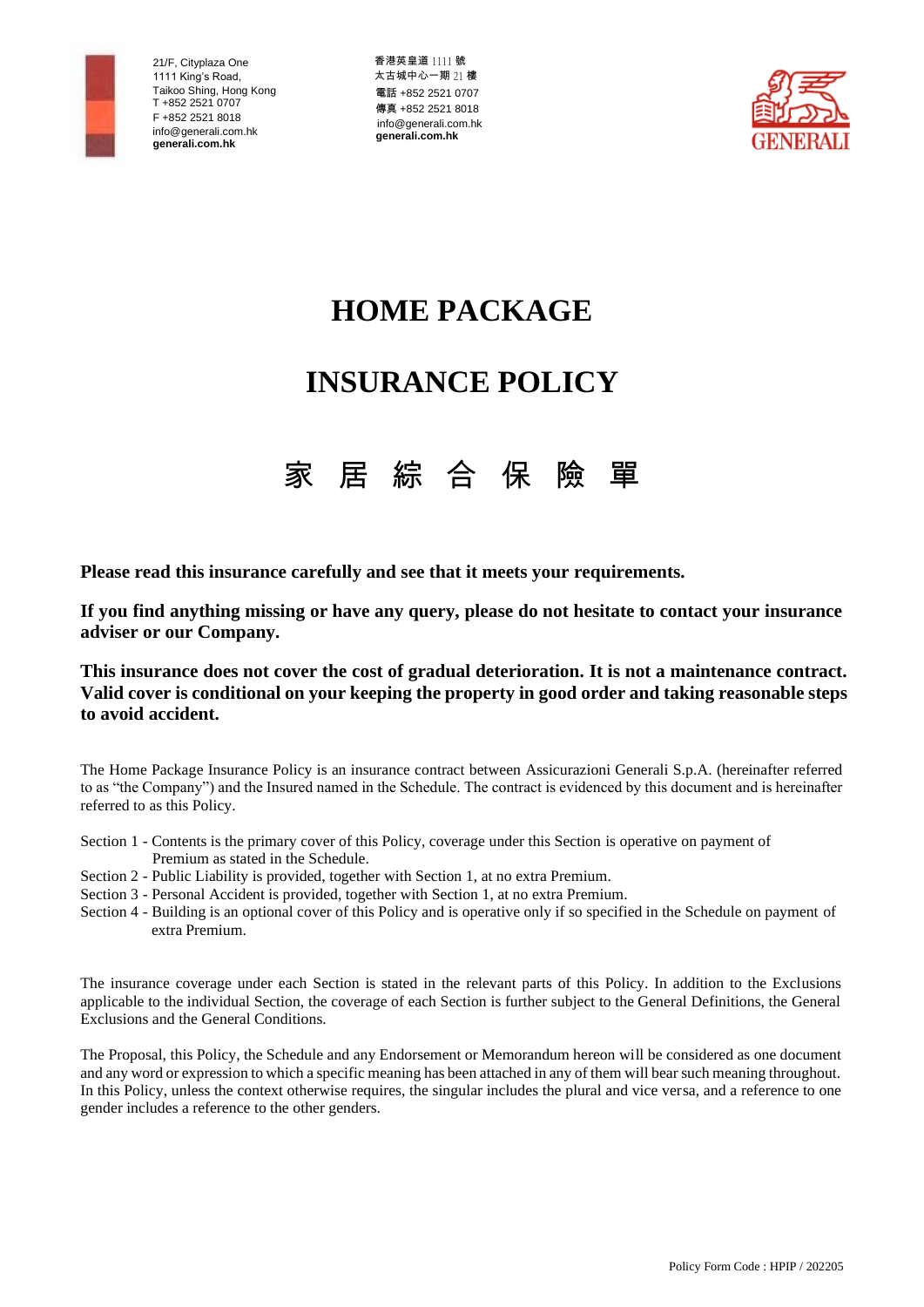

### 香港英皇道 1111 號 太古城中心一期 21 樓 電話 +852 2521 0707 傳真 +852 2521 8018 [info@generali.com.hk](mailto:info@generali.com.hk) **generali.com.hk**



## **General Definitions**

Certain words in this Policy have special meanings. These words have the same meaning wherever they are used in this Policy, the Schedule or any Endorsement or Memorandum hereon. These are given below or defined in the appropriate Section of this Policy.

## BUILDING

means the structure of the building being built of bricks, stones, concrete or reinforced concrete and roofed with concrete or reinforced concrete; including outbuildings, fences, gates, posts and walls relating to the BUILDING, masts and related fittings fixed to the BUILDING, landlord's fixtures and fittings but

excluding

- foundations and drains;
- property more specially insured by any other insurance policy.

## **CONTENTS**

- means i) furniture, household goods, personal effects, VALUABLES, household property of the Insured or any member of the family normally residing with the Insured;
- and ii) fixtures and fittings furnished by the Insured, household property of the Insured or for which the Insured is legally responsible excluding
- MONEY, deeds, bonds, bills of exchange, promissory notes, securities for money, documents of any kind, manuscripts, medals and the like;
- pedal cycles, motor vehicles and/or accessories, motorcycles and/or accessories, aircraft and/or accessories, water crafts and/or accessories, other mechanically and/or electrically propelled vehicles and/or accessories;
- pets or animals or livestock, growing plants or crops and the like;
- models, spectacles, lens and the like;
- structure of the building, outbuildings, fences, gates, posts and walls relating to the BUILDING, masts and related fittings fixed to the BUILDING, landlord's fixtures and fittings, foundations and drains, external television and radio antennae, aerials, aerial fittings, satellite dishes and the like;
- property contained in or on verandahs, balconies, patios, terraces, forecourts and in the open generally;
- the value of any kind ofinformation;
- mobile or portable telecommunication equipment, mobile telephones, pagers, portable computers, portable data equipment, electronic diaries or personal data assistants and the like while away from the HOME;
- sports equipment whilst in use;
- property primarily used for business or employment purposes;
- property more specially insured by any other insurance policy.

#### **HOME**

means the premises (being built of bricks, stones, concrete or reinforced concrete and roofed with concrete or reinforced concrete) specified in the Schedule, excluding all common areas, that is occupied by the Insured and the Insured's family as dwelling only.

#### **MONEY**

means cash, currency notes, coins, cheques, postal orders, bankers drafts, travellers cheques, travel tickets, saving certificates, stamps, gift tokens, telephone cards and the like.

#### VALUABLES

means articles of gold, platinum, silver, jade, diamond, jewellery or other precious metals or stones, watches, works of art, antique, chinaware, curios, furs and the like.

The Company will, subject to the terms, the exclusions and the conditions of this Policy (hereinafter referred to as "the Terms of this Policy"), indemnify the Insured named in the Schedule in respect of the events (as specified herein) occurring during the Period of Insurance for which the Insured has submitted the proposal (that will be the basis of this contract and is deemed to be incorporated herein) and has paid or agreed to pay the Premium specified in the Schedule provided that all the Terms of this Policy are complied with by the Insured and/or any member of the family normally residing with the Insured.

## **Section 1 - Contents**

## **COVER**

The Company will, subject to the Limit of Indemnity, cover the Insured against sudden accidental physical loss of or damage to the CONTENTS whilst contained at the HOME during the Period of Insurance.

#### **Limit of Indemnity**

The maximum amount payable by the Company under this Section and all its Extensions will not exceed the Limit of Indemnity specified in the Schedule or the new replacement value of the CONTENTS whichever is the less per Period of Insurance subject to

- a) i) HK\$15,000 per item and
	- ii) 10% of the Limit of Indemnity under this Section or 10% of the new replacement value of the CONTENTS whichever is the less in the aggregate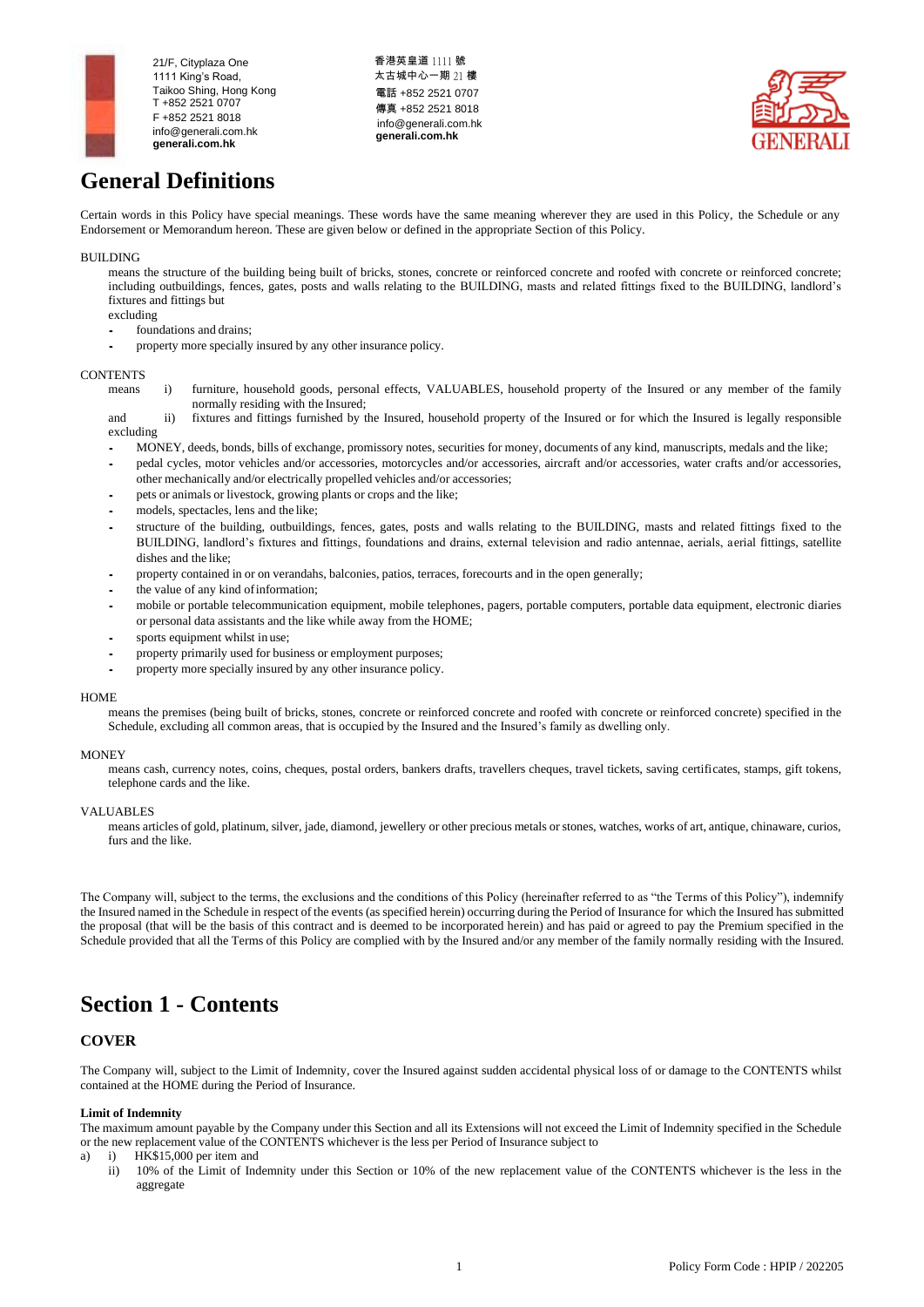

香港英皇道 1111 號 太古城中心一期 21 樓 電話 +852 2521 0707 傳真 +852 2521 8018 [info@generali.com.hk](mailto:info@generali.com.hk) **generali.com.hk**



in respect of VALUABLES;

b) HK\$50,000 per item in respect of CONTENTS other than VALUABLES.

## **Basis of Payment**

The Company will pay the cost of repair or replacement of the CONTENTS in a condition equal to but not better than the condition when new on condition that such repair or replacement must be carried out.

Claims settlement will be adjusted for depreciation, wear and tear

1) if the repair or replacement is not carried out;or

- 2) in respect of loss of or damage to
	- i) clothing, or
	- ii) wallpaper, paint, carpet or floor whilst they are included under the definition of CONTENTS.

### **Pair and Set Clause**

In case of loss of or damage to any article or articles which are a part of a set, the measure of loss of or damage to such article or articles will be the rateable proportion of the total value of the set, and in no event such loss or damage be construed to mean total loss of the set.

## **EXTENSIONS** (under Section 1)

### **Alternative Accommodation**

In the event of the HOME being rendered uninhabitable by an insured peril covered under this Section, the Company will, subject to the Terms of this Policy, pay the necessary and reasonable expenses for alternative accommodation actually incurred by the Insured during the period necessary for the reinstatement of the HOME.

This Extension will not cover the HOME being rendered uninhabitable by HOME decoration without any physical loss or damage covered under this Section prior to such decoration.

The amount recoverable under this Extension is limited to HK\$1,500 per day and HK\$30,000 per Period of Insurance.

### **Frozen Food**

The Company will, subject to the Terms of this Policy, pay the replacement cost of frozen food in deep freezer of the refrigerator at the HOME should the frozen food be damaged as a result of failure of the freezer.

This Extension will not be operative if the refrigerator is more than 5 years old.

The amount recoverable under this Extension is limited to HK\$2,000 per Period of Insurance.

## **Household Removal**

The Company will, subject to the Terms of this Policy, cover the Insured against accidental physical loss of or damage to the CONTENTS whilst in the course of removal by professional removers from the HOME to the Insured's new permanent residence within Hong Kong. This Extension will not cover

a) loss of or damage to

- i) VALUABLES;
- 
- ii) glass, earthenware and other items of a fragilenature;
- the first HK\$1,000 of each and every claim.

This Extension will not cover loss or damage due to removal by any non-professional remover.

The amount recoverable under this Extension is limited to HK\$50,000 per Period of Insurance.

### **Locks or Windows**

The Company will, subject to the Terms of this Policy, pay the necessary and reasonable expenses incurred for the replacement and installation of windows or external door locks of the HOME following loss of or damage to the items due to theft or attempted theft.

The Company will not pay for the loss or damage if such loss or damage is not reported to the police.

The amount recoverable under this Extension is limited to HK\$2,500 per Period of Insurance.

## **MONEY Insurance**

The Company will, subject to the Terms of this Policy, cover the Insured or any member of the family normally residing with the Insured against sudden accidental physical loss of MONEY anywhere in Hong Kong provided that the MONEY is held for social or domestic purposes.

The Company will not pay for the loss if such loss is not reported to the police.

The amount recoverable under this Extension is limited to HK\$2,500 per accident and HK\$5,000 per Period of Insurance.

## **Removal of Debris Expenses**

The Company will, subject to the Terms of this Policy, pay the necessary and reasonable expenses actually incurred by the Insured and with the consent of the Company in

- a) removing debris,
- b) dismantling or demolishing,
- c) shoring up or propping
- of the portion or portions of the CONTENTS due to loss or damage covered under this Section.

The amount recoverable under this Extension is limited to HK\$30,000 per Period of Insurance.

## **Temporary Removal**

The Company will, subject to the Terms of this Policy, cover the Insured against sudden accidental physical loss of or damage to the CONTENTS other than VALUABLES whilst temporarily removed from the HOME to any other premises in Hong Kong for repair or maintenance purpose only. In respect of the loss of CONTENTS, the Company will not pay for the loss if such loss is not reported to the police. This Extension will not cover loss or damage which is directly caused by or arising from the repair or maintenance.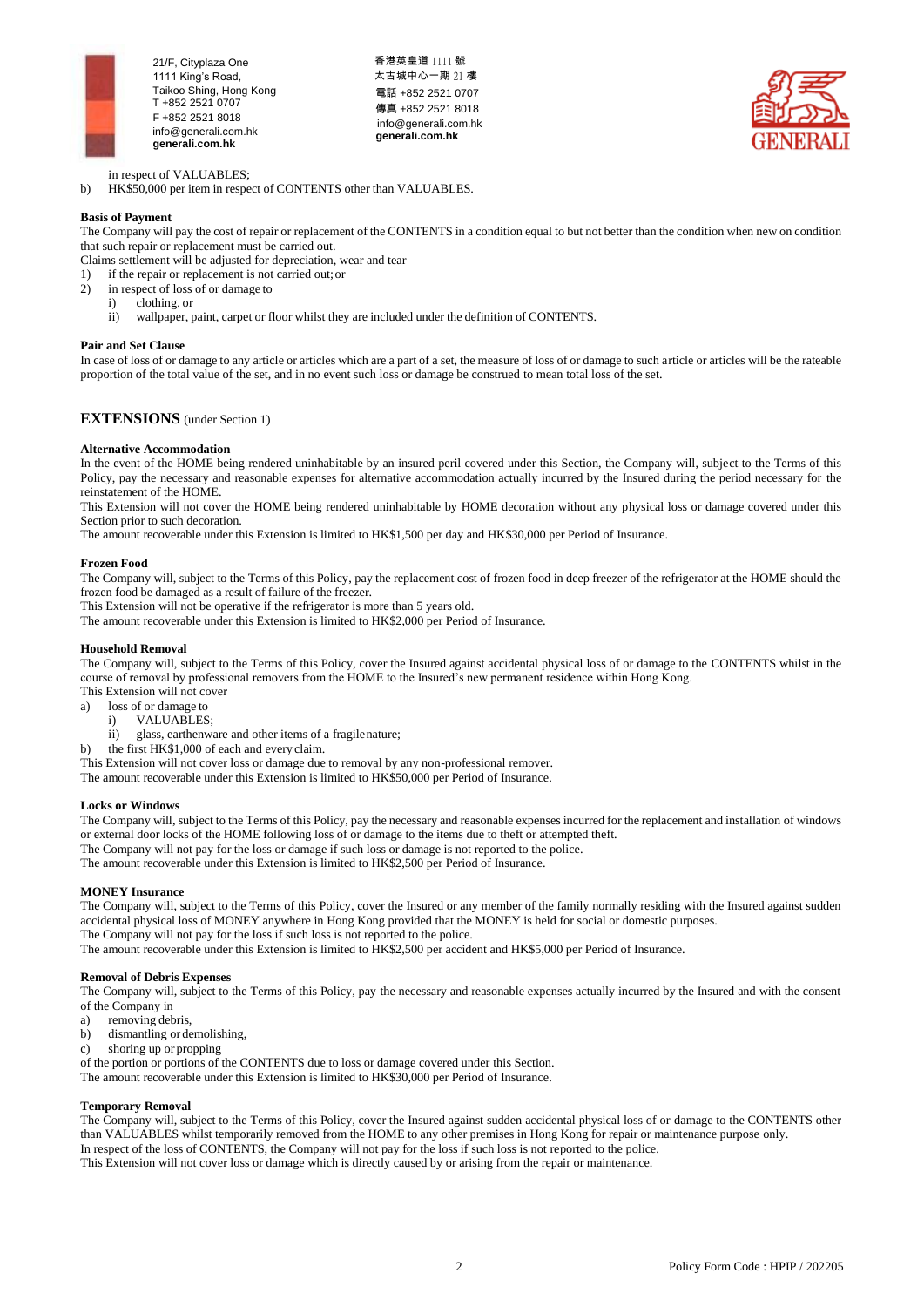

香港英皇道 1111 號 太古城中心一期 21 樓 電話 +852 2521 0707 傳真 +852 2521 8018 [info@generali.com.hk](mailto:info@generali.com.hk) **generali.com.hk**



The amount recoverable under this Extension will not exceed HK\$30,000 per Period of Insurance.

#### **Worldwide Cover for VALUABLES**

The Company will, subject to the Terms of this Policy, cover the Insured or any member of the family normally residing with the Insured against sudden accidental physical loss of or damage to VALUABLES and personal effects

- a) anywhere in Hong Kong; or
- anywhere in the world during temporary visit not exceeding thirty (30) consecutive days for each visit.

The Company will not pay for the loss if such loss is not reported to the local police authority. This Extension will not cover loss of or damage to property excluded under the definition of CONTENTS. The amount recoverable under this Extension is limited to HK\$1,000 per item and HK\$2,500 per Period of Insurance.

## **EXCLUSIONS** (applicable to Section 1)

This Section does not cover

- a) 1) the first HK\$500 of each and every claim other than (a) (2) and (a) (3) below;
	- 2) the first HK\$1,000 of each and every claim under the Extension "Household Removal";<br>3) the first HK\$1,000 or 10% of each and every claim whichever is the greater for loss or date
	- the first HK\$1,000 or 10% of each and every claim whichever is the greater for loss or damage arising from water.

b) loss or damage caused by or arising from

- 1) wear and tear;
- 2) corrosion, rust, gradual deterioration, settlement or shrinkage, frost, atmospheric or climatic conditions of a gradually operating nature;
- 3) mildew or rot (other than loss or damage insured by the Extension "Frozen Food");<br>4) insects or vermin.
- insects or vermin.

c) loss or damage caused by or arising from

- 1) cleaning, repairing, restoring ormaintenance;
- 2) scratching or denting.
- d) loss or damage caused by or arising from pets oranimals
	- 1) owned by the Insured, any member of the family normally residing with the Insured or the Insured's employees; or
	- 2) kept at the HOME.
- e) loss or damage caused by or arising from inherent fault or defective workmanship, defective material or defective design.
- f) loss or damage caused by or arising from infidelity or dishonesty on the part of the Insured, any member of the family normally residing with the Insured or the Insured's employees.
- g) loss or damage caused by or arising fromtheft
	- 1) from an unattended vehicle unless all windows are securely closed and all doors and boots are locked;
	- 2) by deception unless deception is used to enter the HOME;
	- 3) or attempted theft
		- i) by any member of the family normally residing with the Insured or the Insured's employees; or
		- ii) not accompanied by forcible and violent entry to or exit from the HOME; or
		- iii) while the HOME or any part of the HOME is lent, let or sublet unless violence and force are used to gain entry into or exit from the HOME.
- h) loss or damage caused by or arising from breakdown or mechanical malfunction of electrical appliances and computer equipment (other than loss or damage insured by the Extension - "FrozenFood").
- i) loss or damage caused by or arising from landslip or subsidence.
- j) loss or damage caused by or arising from seepage of water due to any cause, except such loss or damage is directly attributable to structural damage to the premises caused by an insuredperil.
- k) loss of or damage to electrical equipment and wiring caused by or arising from artificially generated electrical current.
- l) mysterious disappearance or unexplainedloss.

## **Section 2 - Public Liability**

## **COVER**

The Company will, subject to the Limit of Liability and the Jurisdiction Clause, indemnify the Insured against all sums for which the Insured may be legally liable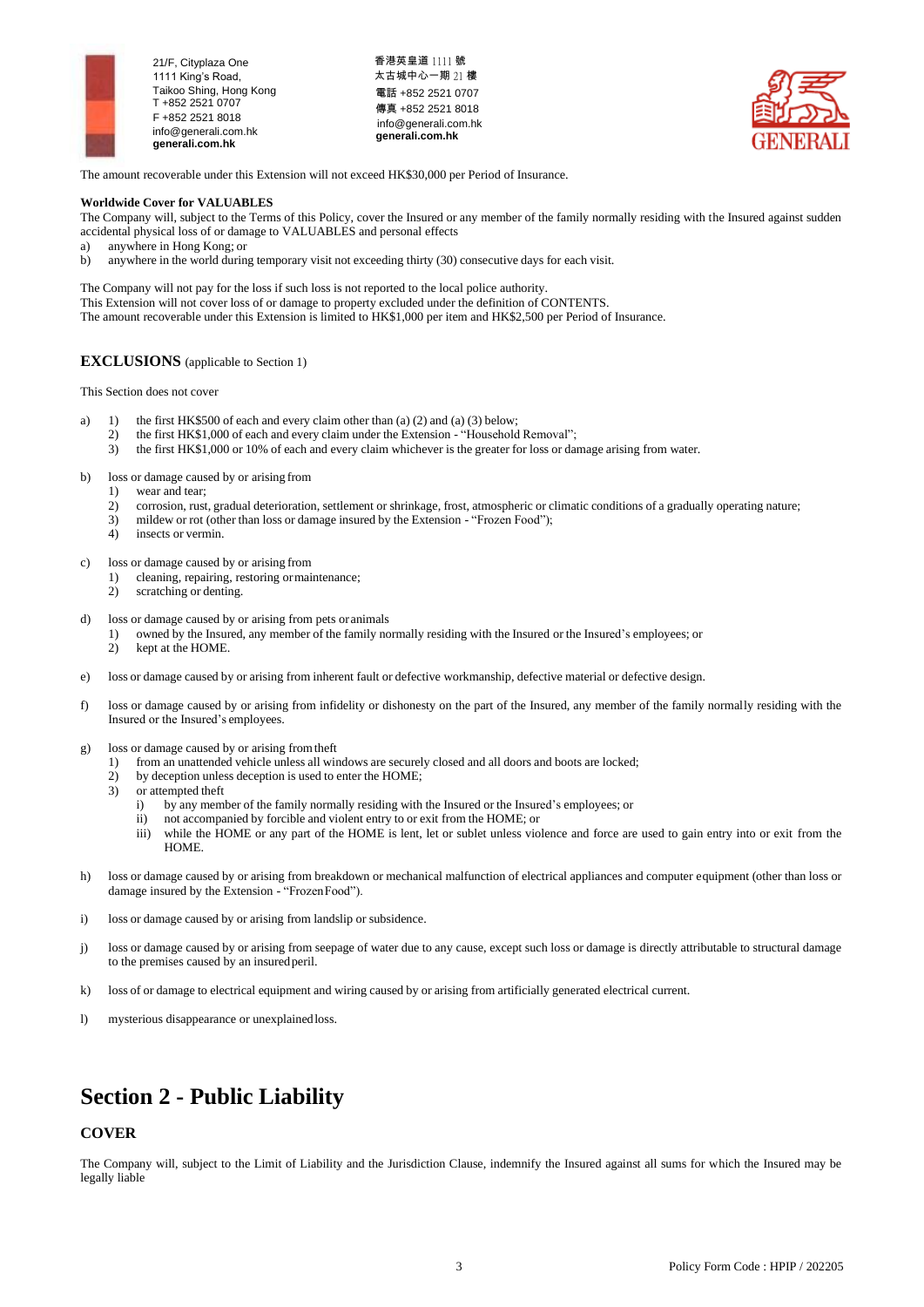

香港英皇道 1111 號 太古城中心一期 21 樓 電話 +852 2521 0707 傳真 +852 2521 8018 [info@generali.com.hk](mailto:info@generali.com.hk) **generali.com.hk**



- A) as owner of the HOME;
- B) as tenant occupying the HOME in respect of
- 1) accidental bodily injury (whether fatal ornot);<br>2) accidental loss of or damage to property
- accidental loss of or damage to property

to the third party occurring at or about the HOME during the Period of Insurance.

In respect of a claim to which the indemnity expressed in this Section applies, the Company will, subject to the Limit of Liability, pay

- a) all costs and expenses recovered by any claimant from the Insured;
- b) all costs and expenses incurred with the written consent ofthe Company.

## **Limit of Liability**

The maximum amount payable by the Company under this Section will not exceed the Limit of Liability specified in the Schedule per Period of Insurance. If the Company is liable to indemnify more than one party, the total amount of indemnity to all such parties will not exceed the same Limit of Liability specified in the Schedule.

#### **Jurisdiction Clause**

The indemnity provided by this Section will not apply in respect of judgements which are not in the first instance delivered by or obtained from a court of competent jurisdiction within Hong Kong nor to orders obtained in the said court for the enforcement of judgements made outside Hong Kong whether by way of reciprocal agreement orotherwise.

## **Legal Personal Representatives**

In the event of death of the Insured, the Company will, in respect of the liability incurred by the Insured, indemnify the Insured's legal personal representatives in the terms of and subject to the limitations of this Section, provided that such legal personal representatives will as though they were the Insured observe, fulfil and be subject to the Terms of this Policy in so far as they can apply.

### **Family Member**

For the purpose of this Section, the expression "the Insured" will be deemed to include any member of the family normally residing with the Insured at the HOME.

## **EXCLUSIONS** (applicable to Section 2)

The Company will not be liable in respect of

- a) the first HK\$500 of each and every third party property loss or damage claim.
- b) bodily injury to any person being
	- 1) a member of the family normally residing with the Insured; or
	- 2) at the time of sustaining such injury
		- i) an employee of the Insured, or
		- ii) engaged in and upon the service of the Insured.
- c) loss of or damage to property belonging to or in the charge of or under the control of the Insured, any member of the family normally residing with the Insured, any employee or any person in and upon the service of the Insured.
- d) liability arising out of or incidentalto
	- 1) the Insured's profession, business ortrade;<br>2) the ownership possession or use of lifts election
	- 2) the ownership, possession or use of lifts, elevators, motor vehicles, aircraft, watercraft or mechanically and/or electrically propelled vehicles.
- e) liability which attaches by virtue of an agreement but which would not have attached in the absence of such agreement.
- f) liability arising out of or incidental to the ownership or possession of any animals other than domestic dogs or domestic cats.
- g) liability arising out of or incidental to the ownership, occupation or use of any land, building or premises other than the HOME specified in the Schedule.
- h) fines, penalties or punitive damages of any kind.
- i) liability arising out of or incidental to
	- 1) infringement of plan, copyright, patent, trade mark or registered design; or
		- 2) libel or slander.
- j) costs or expenses arising from wear and tear or making good the HOME, whether the Insured is legally liable for such costs or expenses in accordance with the tenancy agreement ornot.
- k) liability more specially insured by any other insurance policy.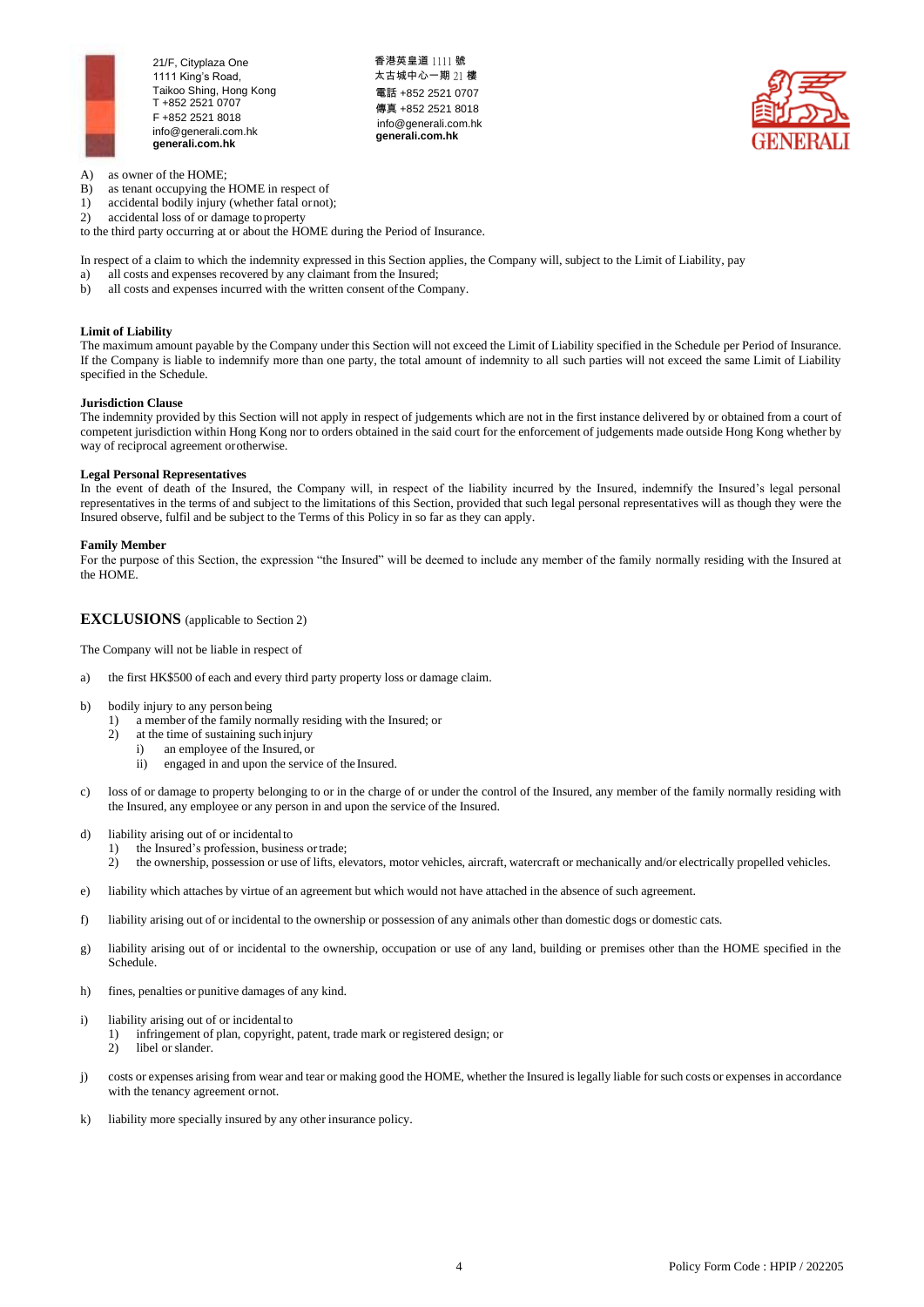

香港英皇道 1111 號 太古城中心一期 21 樓 電話 +852 2521 0707 傳真 +852 2521 8018 [info@generali.com.hk](mailto:info@generali.com.hk) **generali.com.hk**



## **Section 3 - Personal Accident**

## **COVER**

If the Insured sustains accidental bodily injury caused by fire, theft or attempted theft whilst at the HOME that is solely, directly and independently of any other cause results within 1 year in the Insured's death, the Company will pay compensation to the Insured's legal personal representatives according to the Limit of Indemnity.

## **Limit of Indemnity**

The maximum amount payable by the Company under this Section will not exceed the Limit of Indemnity specified in the Schedule. If more than one person is shown on the Schedule as the Insured, the Limit of Indemnity specified in the Schedule will be divided equally among these persons.

## **EXCLUSIONS** (applicable to Section 3)

The Company will not be liable for death directly or indirectly consequent upon or arising from

- a) suicide, attempted suicide or intentionalself-injury.
- b) effect or influence of alcohol or drugs, unless the drugs are taken in accordance with an authorised medical prescription by legally qualified and registered medical practitioner.
- c) Human Immunodeficiency Virus (HIV), HIV related illness including Acquired Immune Deficiency Syndrome (AIDS), any mutant derivatives or variations however caused.
- d) sickness, disease or illness of any kind.
- e) physical or mental defect or infirmity of anykind.
- f) pregnancy, miscarriage, childbirth or complications arising from any of them.

## **Section 4 - Building**

**Section 4 is an optional cover of this Policy. It is operative only if so specified with a Sum Insured in the Schedule.**

## **COVER**

The Company will, subject to the Limit of Indemnity, covers the Insured against sudden accidental physical loss of or damage to the BUILDING at the HOME during the Period of Insurance.

## **Limit of Indemnity**

The maximum amount payable by the Company under this Section and all its Extensions will not exceed the Sum Insured specified in the Schedule or the total rebuilding cost of the BUILDING at the HOME whichever is the less per Period of Insurance.

## **Basis of Payment**

The Company will pay the cost of rebuilding or repair the BUILDING in a condition equal to but not better than the condition when new on condition that such rebuilding or repair must be carried out.

- Claims settlement will be adjusted for depreciation, wear and tear
- 1) if the rebuilding or repair is not carried out;or
- 2) in respect of loss of or damage to wallpaper, paint, carpet or floor whilst they are included under the definition of BUILDING.

### **Pair and Set Clause**

In case of loss of or damage to any article or articles which are a part of a set, the measure of loss of or damage to such article or articles will be the rateable proportion of the total value of the set, and in no event such loss or damage be construed to mean total loss of the set.

## **EXTENSIONS** (under Section 4)

## **Architects', Surveyors' and Consulting Engineers' Expenses**

The Company will, subject to the Terms of this Policy, pay the necessary and reasonable Architects', Surveyors' and Consulting Engineers' expenses actually incurred in the reinstatement of the BUILDING at the HOME consequent upon the destruction or damage covered under this Section, provided that the amount payable in respect of such expenses will not include expenses incurred in connection with the preparation of the claim. The amount recoverable under this Extension is limited to 5% of the Sum Insured under this Section or 5% of the total rebuilding cost of the BUILDING whichever is the less per Period of Insurance.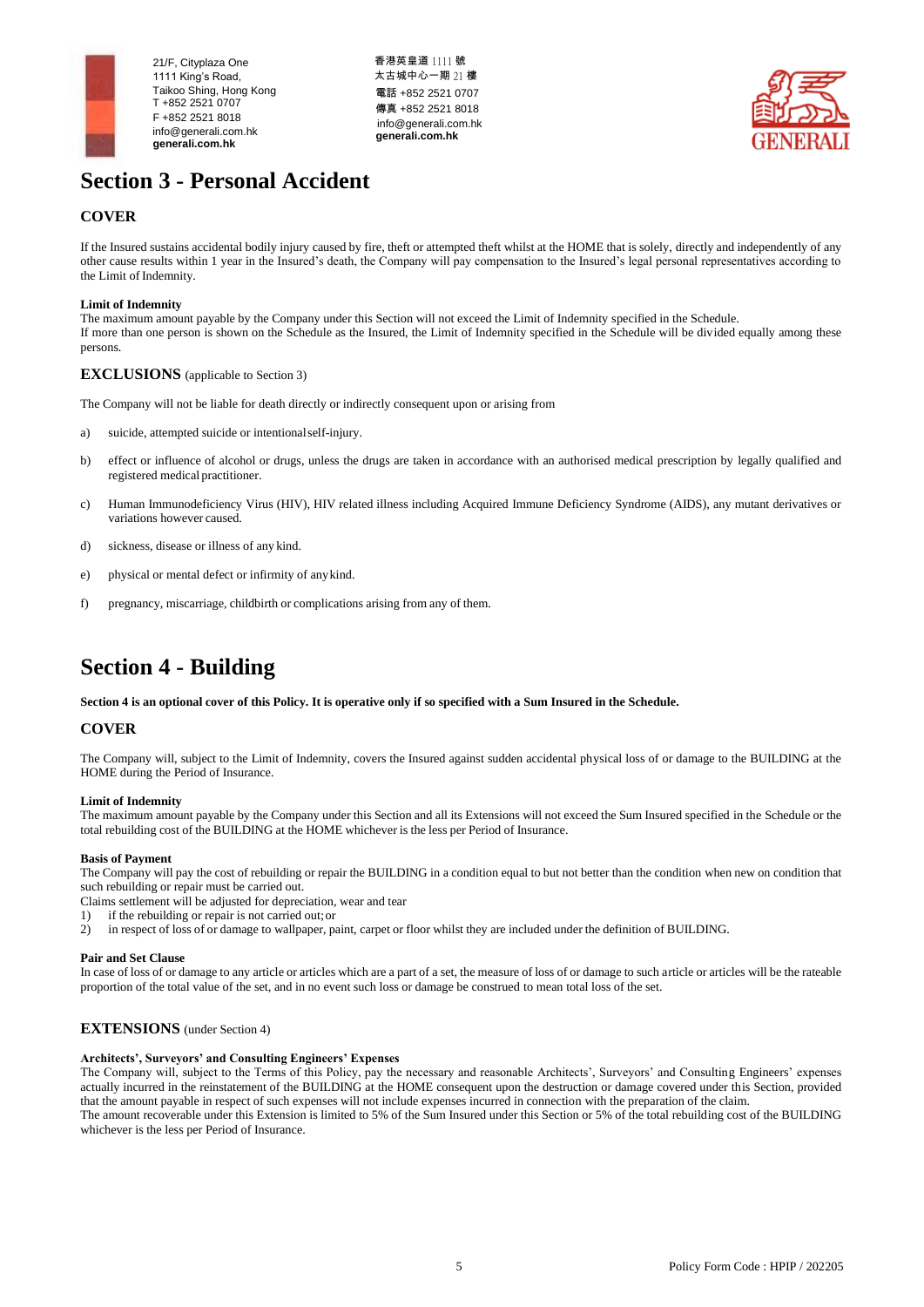

香港英皇道 1111 號 太古城中心一期 21 樓 電話 +852 2521 0707 傳真 +852 2521 8018 [info@generali.com.hk](mailto:info@generali.com.hk) **generali.com.hk**



## **Removal of Debris Expenses**

The Company will, subject to the Terms of this Policy, pay the necessary and reasonable expenses actually incurred by the Insured and with the consent of the Company in

- a) removing debris,<br>b) dismantling or de
- dismantling or demolishing,

c) shoring up or propping

of the portion or portions of the BUILDING due to loss or damage covered under this Section.

The amount recoverable under this Extension is limited to 5% of the Sum Insured under this Section or 5% of the total rebuilding cost of the BUILDING whichever is the less per Period of Insurance.

## **EXCLUSIONS** (applicable to Section 4)

This Section does not cover

- a) the first HK\$250 of each and every claim.
- b) loss or damage caused by or arising from<br>1) wear and tear:
	- 1) wear and tear;<br>2) corrosion. rust
	- 2) corrosion, rust, gradual deterioration, settlement or shrinkage, frost, atmospheric or climatic conditions of a gradually operating nature;
	- 3) mildew or rot;
	- 4) insects or vermin.
- c) loss or damage caused by or arising from
	- 1) cleaning, repairing, restoring ormaintenance;
	- 2) scratching or denting.
- d) loss or damage caused by or arising from pets or animals
	- 1) owned by the Insured, any member of the family normally residing with the Insured or the Insured's employees; or
	- kept at the HOME.
- e) loss or damage caused by or arising from inherent fault or defective workmanship, defective material or defective design.
- f) loss or damage caused by or arising from infidelity or dishonesty on the part of the Insured, any member of the family normally residing with the Insured or the Insured's employees.
- g) loss or damage caused by or arising fromtheft
	- 1) by deception unless deception is used to enter the HOME;
	- 2) or attempted theft
		- i) by any member of the family normally residing with the Insured or the Insured's employees; or
		- ii) not accompanied by forcible and violent entry to or exit from the HOME; or
		- iii) while the HOME or any part of the HOME is lent, let or sublet unless violence and force are used to gain entry into or exit from the HOME.
- h) loss or damage caused by or arising from breakdown or mechanical malfunction of electrical appliances and computer equipment.
- i) loss or damage caused by or arising from landslip or subsidence.
- j) loss or damage caused by or arising from seepage of water due to any cause, except such loss or damage is directly attributable to structural damage to the premises caused by an insuredperil.
- k) loss of or damage to electrical equipment and wiring caused by or arising from artificially generated electrical current.
- l) mysterious disappearance or unexplainedloss.

## **General Exclusions** (applicable to all Sections)

The Company will not be liable in respect of

- 1) any accident, loss, damage, expense, liability or bodily injury directly or indirectly occasioned by or through or caused by or arising from or in consequence of or contributed to by
	- a) war, invasion act of foreign enemy, hostilities, warlike operations (whether war be declared or not) or civil war;
	- b) mutiny, riot, military or popular rising insurrection, rebellion, revolution, military or usurped power, martial law or state of siege or any of the events or causes which determine the proclamation or maintenance of martial law or state of siege;
	- c) any act of any person or persons acting on behalf of or in connection with any organisation, the objects of which are to include the overthrowing or influencing of any de jure or de facto government by any violent means.

In any action, suit or other proceeding where the Company alleges that by reason of the provisions of this General Exclusion, any accident, loss, damage, expense, liability or bodily injury is not covered by this insurance, the burden of proving that such accident, loss, damage, expense, liability or bodily injury is covered will be upon the Insured.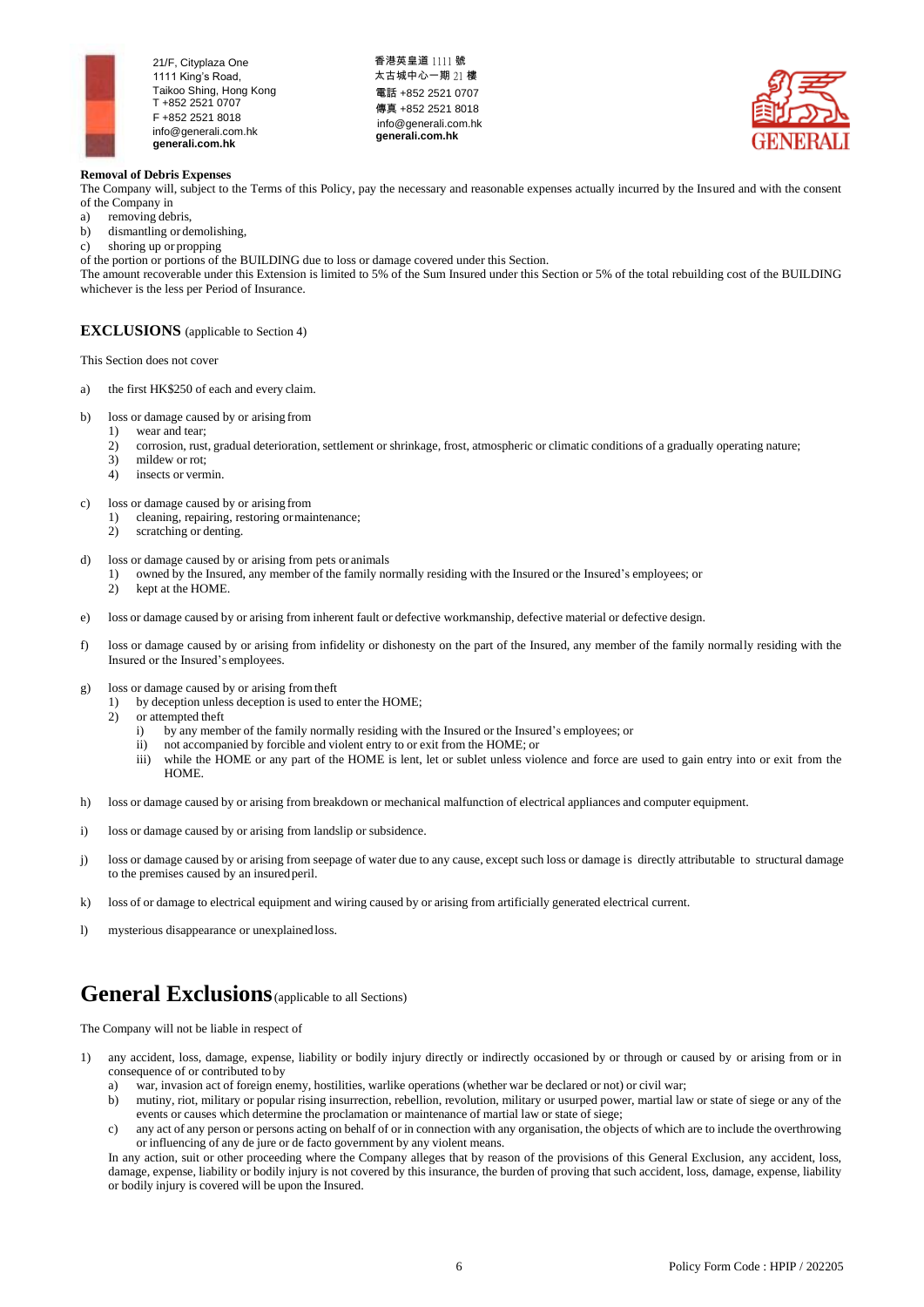香港英皇道 1111 號 太古城中心一期 21 樓 電話 +852 2521 0707 傳真 +852 2521 8018 [info@generali.com.hk](mailto:info@generali.com.hk) **generali.com.hk**



- 2) any accident, loss, damage, expense, liability or bodily injury directly or indirectly occasioned by or through or caused by or arising from or in consequence of or contributed to by confiscation, commandeering, seizure or requisition or destruction of or damage to the property by order of the government (de jure or de facto) or any public body or municipal or local authority or any process of law.
- 3) any accident, loss, damage, expense, liability or bodily injury directly or indirectly occasioned by or through or caused by or arising from or in consequence of or contributed to by any act ofterrorism. For the purpose of this General Exclusion, "terrorism" means the use of violence for political ends and includes the use of violence for the purpose of putting the public or any section of the public in fear.
- 4) any accident, loss, damage, expense, liability or bodily injury directly or indirectly occasioned by or through or caused by or arising from or in consequence of or contributed to by
	- a) nuclear weapons material;
	- b) ionising, radiations or contamination by radioactivity from any nuclear fuel or from any nuclear waste, from the combustion of nuclear fuel and solely for the purpose of this General Exclusion, combustion will include any self-sustaining process of nuclear fission.
- 5) a) any accident, loss, damage, expense, liability or bodily injury directly or indirectly occasioned by or through or caused by or arising from or in consequence of or contributed to by the discharge, dispersal, release or escape of pollutants;
	- b) the cost of removing nullifying or cleaning up pollutants;
	- c) fines, penalties or punitive damages arising directly or indirectly out of the discharge, dispersal, release or escape of pollutants.

But the Company will cover liability otherwise excluded under paragraphs a) and b) above which is caused by a sudden identifiable unintended and unexpected happening which takes place in its entirety at a specific time and specific place.

- 6) consequential loss or damage of any kind (other than loss or damage insured by the Extensions "Alternative Accommodation" under Section 1 - Contents or "Removal of Debris Expenses" under Section 1 - Contents and Section 4 - Building).
- 7) any accident, loss, damage, expense, liability or bodily injury directly or indirectly occasioned by or through or caused by or arising from or in consequence of or contributed to by
	- a) existing unauthorised or illegal structure, or unauthorised or illegal building works at the HOME; or
	- b) demolishing, installing, erecting, altering, repairing or renovating unauthorised or illegal structure or building works at the HOME;

for the purpose of this General Exclusion, the meaning of unauthorised or illegal structure or building works will be construed in accordance with the Building Ordinance of the Government.

- 8) any accident, loss, damage, expense, liability or bodily injury directly or indirectly occasioned by or through or caused by or arising from or in consequence of or contributed to by alteration, repair, renovation, decoration or maintenance works performed at or about the HOME.
- 9) any accident, loss, damage, expense, liability or bodily injury directly or indirectly occasioned by or through or caused by or arising from or in consequence of or contributed to by the deliberate act of the Insured, any member of the family normally residing with the Insured or the Insured's employees.

## General Conditions (applicable to all Sections)

- 1) The Proposal, this Policy, the Schedule and any Endorsement or Memorandum hereto will be read together and any word or expression to which a specific meaning has been attached in any part of the Proposal, this Policy, the Schedule and any Endorsement or Memorandum hereto will bear such specific meaning wherever it may appear.
- 2) The Insured will
	- a) use all reasonable diligence and care to keep the HOME in a proper state of repair; and
	- b) i) cause such defect to be made good as soon as possible if any defect therein be discovered, and
		- ii) in the meantime cause such additional precautions to be taken for the prevention of injury, loss or damage as the circumstances may require,

and in addition to the proviso under General Exclusion No. 7, the Company will not be liable for any injury, loss or damage caused by a defect which the Insured has failed to remedy after having received notice of such defect either from the Company or any person or any legal entity; and

- c) exercise all reasonable precautions for the maintenance and safety of the property insured under this Policy; and
- d) comply with all statutory obligations, laws or ordinances and any regulations, rules, or notices issued, made or promulgated thereunder.
- 3) In the event of any happening which may give rise to a claim under this Policy, the Insured (or in case of a claim under Section 3 Personal Accident, the Insured's legal personal representatives)will
	- a) give immediate notice in writing to theCompany.
	- b) give immediate notice to the police if there has been theft or any attempt thereat.
	- c) at the Insured's own expense supply the Company with full particulars in writing as soon as possible and in case of a claim under Section 1 - Contents or Section 4 - Building not later than thirty (30) days after the occurrence of the loss or damage.
	- d) send to the Company any writ, summons or other legal process issued or commenced against the Insured and will give all necessary information and assistance to enable the Company to settle or resist any claim or to insti and assistance to enable the Company to settle or resist any claim or to institute proceedings if a claim may arise under Liability.
	- e) give reasonable notice to the Company before interment or cremation and the Company will be entitled to have a post mortem examination carried out at the Company's expense except when such is prohibited by law. All certification, information and evidence required by the Company will be furnished at the Insured's expense to and in the form prescribed by the Company if a claim may arise under Section 3 -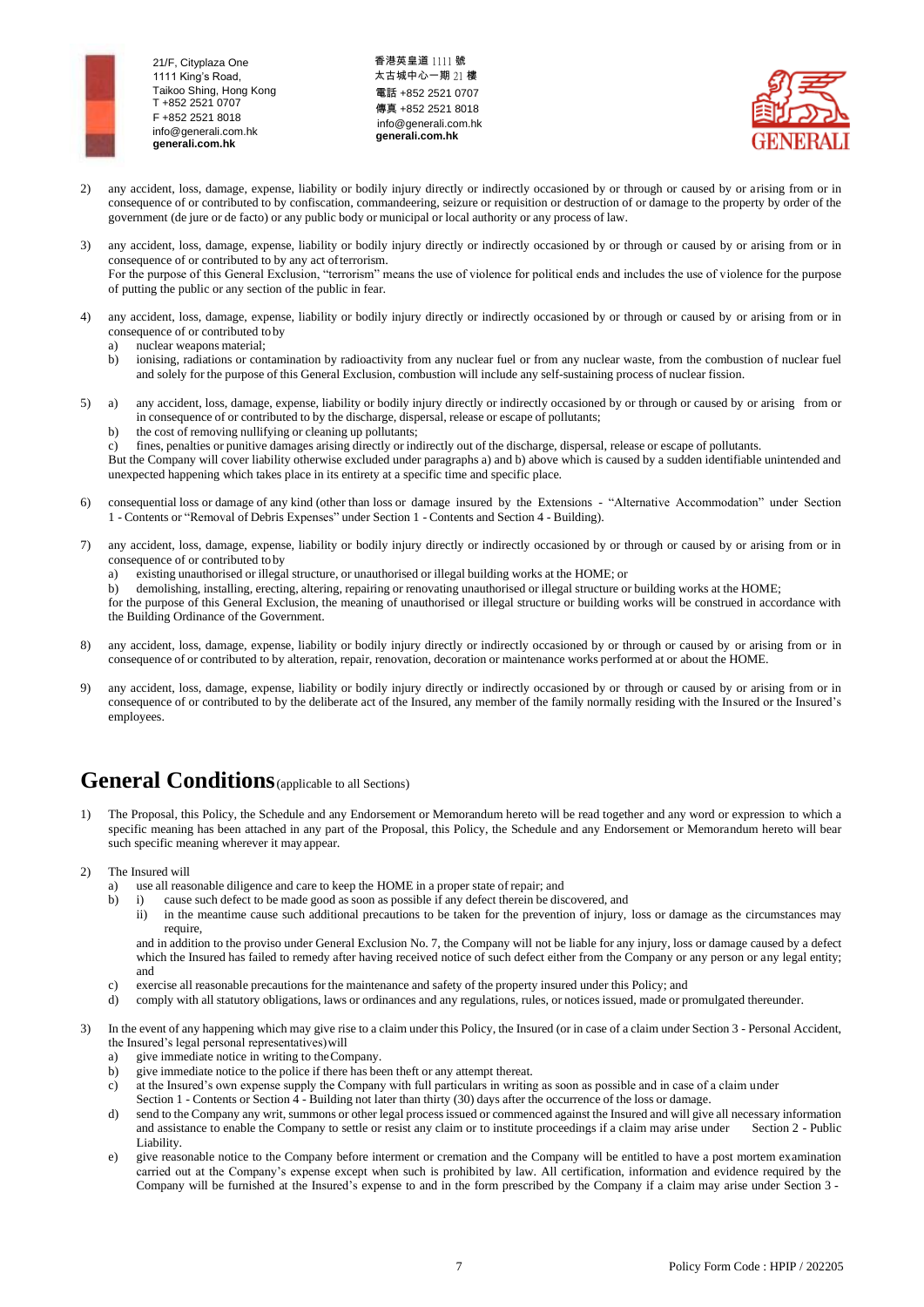

香港英皇道 1111 號 太古城中心一期 21 樓 電話 +852 2521 0707 傳真 +852 2521 8018 [info@generali.com.hk](mailto:info@generali.com.hk) **generali.com.hk**



Personal Accident.

- f) not incur any expense in making good any loss or damage without the written consent of the Company and will not negotiate, pay, settle, admit or repudiate any claim without the like consent.
- g) give the Company all such information as the Company may reasonably require.
- 4) The Company will be entitled
	- a) on the happening of any loss or damage for which indemnity is provided under Section 1 Contents or Section 4 Building to enter the HOME where the loss or damage has happened and to take and keep possession of the property insured and to deal with the salvage in a reasonable manner but no property may be abandoned to the Company whether taken possession of by the Company or not.
	- b) to take over in the name and on behalf of the Insured the absolute conduct, control and settlement of any proceedings and to take proceedings at the Company's own expense and for the Company's own benefit but in the name of the Insured to recover compensation or secure indemnity from any third party in respect of anything covered by this Policy.
	- c) to pay at any time to the Insured the Limit of Liability under Section 2 Public Liability or any lesser amount for which any claim or claims can be settled and upon such payment, the Company will relinquish the control of such claim or claims and be under no further liability under Section 2 - Public Liability in connection with such claim or claims except for costs and expenses that are incurred with the written consent of the Company in respect of the conduct of such claim or claims before the date of such payment.
- 5) If at the time of any happening giving rise to any loss, damage, expense or liability for which indemnity is provided under this Policy there will be any other insurance against such loss, damage, expense or liability or any part thereof, the Company will not be liable for more than the Company's rateable proportion thereof.
- 6) If any claim under this Policy will be in any respect fraudulent or if any fraudulent means or devices are used by the Insured or any member of the family or anyone acting on the Insured's behalf to obtain any benefit under this Policy, all benefits hereunder will be forfeited.
- 7) Unless otherwise expressly stated nothing contained herein will give any rights against the Company to any person other than the Insured. Further, the Company will not be bound by any passing of the interest of the Insured otherwise than by death or operation of law unless and until the Company will by endorsement declare the insurance to be continued. The extension of the Company's liability in respect of the property of any person other than the Insured will give no right of claim hereunder to such person, the intention being that the Insured will in all cases claim for and on behalf of such person and the receipt of the Insured will in any case absolutely discharge the Company's liability hereunder.
- 8) In respect of any compensation paid under Section 3 Personal Accident, any receipt or discharge given by the Insured's legal personal representatives to the Company will be deemed a final and complete discharge of all liability in respect of the claim concerned.
- 9) If the HOME is to be unoccupied for a period of longer than thirty (30) consecutive days, the Insured must inform the Company and have the Company's acknowledgment in writing. If this Condition is not complied with, the Company will reserve the right to decline any claim incurred during such period.
- 10) The Insured will give immediate notice to the Company of any change in the occupation or circumstance which would increase the possibility of making a claim under this Policy, failing which, the Company may at the Company's discretion decline to make payment in respect of any claim otherwise payable under thisPolicy.
- 11) The Insured and any member of the family must comply with all the Terms of this Policy.
- 12) This Policy is subject to Hong Kongjurisdiction. The indemnity provided by this Policy will not apply in respect of judgements which are not in the first instance delivered by or obtained from a court of competent jurisdiction within Hong Kong nor to orders obtained in the said court for the enforcement of judgements made outside Hong Kong whether by way of reciprocal agreement or otherwise.
- 13) If any difference arises as to the amount to be paid under this Policy, such difference will be determined by arbitration in accordance with the Arbitration Ordinance and subsequent amendments. If the parties fail to agree upon the choice of arbitrators or umpires, then the choice will be referred to the Chairman for the time being of the Hong Kong Federation of Insurers. It is hereby expressly stipulated that it will be a condition precedent to any right of action or suit upon this Policy that an arbitration award will be first obtained.
- 14) This Policy may be cancelled at the request of the Insured by seven (7) days' notice given in writing to the Company and the Premium will be adjusted on the basis of the Company receiving or retaining the customary short term premium or minimum premium whichever is the greater. This Policy may also be cancelled by the Company by seven (7) days' notice given in writing to the Insured at the Insured's last known address and the Premium will be adjusted on the basis of the Company receiving or retaining pro-rata premium.
- 15) This Policy is subject to a minimum premium ofHK\$500.

## **Additional Clauses**

This insurance is also subject to the following Clause(s) and Endorsement(s).

#### **Year 2000 Exclusion Clause (10/98/A)** (applicable to Sections 1 and 4)

This insurance does not cover loss or damage or consequential loss directly or indirectly caused by or consisting of or arising from the failure of any computer, data processing equipment or media, microchip, integrated circuit or similar device or any computer software, whether the property of the Insured or not, and whether occurring before, during or after the year 2000

i) correctly to recongnise any date as itstrue calendar date; or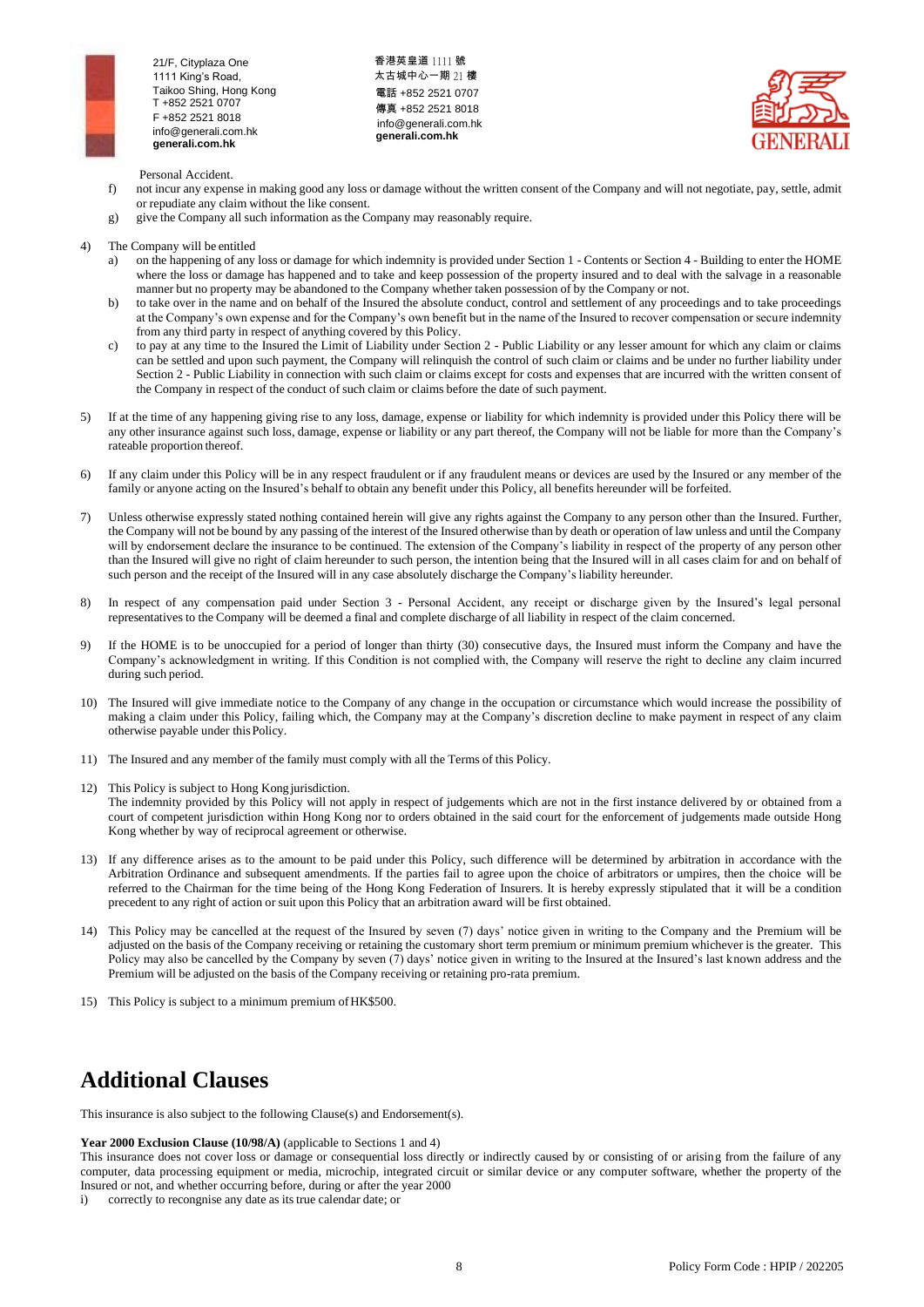

香港英皇道 1111 號 太古城中心一期 21 樓 電話 +852 2521 0707 傳真 +852 2521 8018 [info@generali.com.hk](mailto:info@generali.com.hk) **generali.com.hk**



- ii) to capture, save or retain, and/or correctly to manipulate, interpret or process any data or information or command or instruction as a result of treating any date otherwise than as itstrue calendar date; or
- iii) to capture, save or retain, or correctly to process any data as a result of the operation of any command which has been programmed into any computer software, being a command which causes the loss of data or the inability to capture, save or retain, or correctly to process such data on or after any date;

but this will not exclude subsequent loss or damage or consequential loss not otherwise excluded, which itself results from a Defined Peril. The Defined Perils are:

"Fire, lightning, explosion, aircraft or other aerial devices or articles dropped therefrom, riot, civil commotion, strikers, locked-out workers, persons taking part in labour disturbances, malicious persons (other than thieves), earthquake, storm, flood, escape of water from any tank apparatus or pipe or impact by any road vehicle or animal."

## **Year 2000 Exclusion Clause (10/98/B)** (applicable to Section 2)

This insurance will not apply to any liability for loss or damage or costs of any nature whatsoever directly or indirectly caused by, consisting of, arising from or relating to

- 1) any malfunction, failure, breakdown or any inability to perform in whole or in part of any
	- a) computer software, computer hardware, embedded chips, integrated circuit or similar device in non-computer equipment, or
- b) system, process, service or product dependent on any of the aforementioned; or 2) any preventive or remedial effort or lack thereof to remedy, correct, change, or convert any of (1) [(a) and (b)] above; or 3) any advice. service. consultation. design, evaluation or inspection; or
- any advice, service, consultation, design, evaluation or inspection; or
- 4) any duty to disclose and/or failure to disclose the costs, expenses, material facts or financial effects to remedy, correct, change or convert any of (1)  $[(a)$  and  $(b)]$  above;

as a result of problems related to calendar date-recognition, which for the purposes of this clause will mean any failure to

- i) correctly recognise any date as its true calendar date; or
- ii) capture, save or retain, and/or correctly to manipulate, interpret or process any data or information or command or instruction as a result of any date not being treated as its true calendardate; or
- iii) capture, save or retain, and/or correctly to manipulate, interpret or process any data as a result of the operation of any information or command or instruction which has been programmed into any computer software system or network [as described above under (1)] being information, a command or an instruction which causes the loss of data or the inability to capture, save or retain and/or correctly manipulate, interpret or process such data on or after any calendar date.

## **War And Terrorism Exclusion Endorsement** (applicable to all Sections)

Notwithstanding any provision to the contrary within this Policy or any endorsement thereto it is agreed that this insurance excludes loss, damage, cost or expense of whatsoever nature directly or indirectly caused by, resulting from or in connection with any of the following regardless of any other cause or event contributing concurrently or in any other sequence to the loss;

- (1) war, invasion, acts of foreign enemies, hostilities or warlike operations (whether war be declared or not), civil war, rebellion, revolution, insurrection,
- civil commotion assuming the proportions of or amounting to an uprising, military or usurped power; or
- (2) any act of terrorism.

For the purpose of this endorsement an act of terrorism means an act, including but not limited to the use of force or violence and/or the threat thereof, of any person or group(s) of persons, whether acting alone or on behalf of or in connection with any organisation(s) or government(s), committed for political, religious, ideological or similar purposes including the intention to influence any government and/or to put the public, or any section of the public, in fear.

This endorsement also excludes loss, damage, cost or expense of whatsoever nature directly or indirectly caused by, resulting from or in connection with any action taken in controlling, preventing, suppressing or in any way relating to (1) and/or (2) above.

If the Company alleges that by reason of this exclusion, any loss, damage, cost or expense is not covered by this Policy the burden of proving the contrary shall be upon the Insured.

In the event any portion of this endorsement is found to be invalid or unenforceable, the remainder shall remain in full force and effect.

## **IT Clarification Clause** (applicable to Sections 1 and 4)

Property damage covered under this Policy shall mean physical damage to the substance of property.

Physical damage to the substance of property shall not include damage to data or software, in particular any detrimental change in data, software or computer programs that is caused by a deletion, a corruption or a deformation of the original structure. Consequently the following are excluded from this Policy:

- A) Loss of or damage to data or software, in particular any detrimental change in data, software or computer programs that is caused by a deletion, a corruption or a deformation of the original structure, and any business interruption losses resulting from such loss or damage. Notwithstanding this exclusion, loss of or damage to data or software which is the direct consequence of insured physical damage to the substance of property shall be covered.
- B) Loss or damage resulting from an impairment in the function, availability, range of use or accessibility of data, software or computer programs, and any business interruption losses resulting from such loss or damage.

## **Asbestos Exclusion** (applicable to Section 2)

This Policy does not cover any loss, cost or expense directly or indirectly arising out of, resulting as a consequence of, or related to the manufacture, mining, processing, distribution, testing, remediation, removal, storage, disposal, sale, use of or exposure to asbestos or materials or products containing asbestos whether or not there is another cause of loss which may have contributed concurrently or in any sequence to a loss.

## **Sanctions Clause** (applicable to all Sections)

The Company shall not be deemed to provide cover and shall not be liable to pay any claim or provide any benefit hereunder to the extent that the provision of such cover, payment of such claim or provision of such benefit would expose the Company to any sanction, prohibition, or restriction, under United Nations resolutions or the trade or economic sanctions, laws or regulations of the European Union or United States of America or any other country, state or territory which has jurisdiction in the matter.

## **Territorial Exclusion Clause**

The Company shall not indemnify the Insured/policyholder for any liability: (i) in respect of any judgment, award, payment, legal costs and expenses or settlement delivered, made or incurred where legal actions are brought in a court of law within countries which operate under the laws of <**Fully Embargoed and Comprehensive Sanctioned Countries/ Territories**>, or any order made anywhere in the world to enforce such judgment, award, payment, legal costs and expenses or settlement either in whole or in part; (ii) incurred by the government of <**Fully Embargoed and Comprehensive**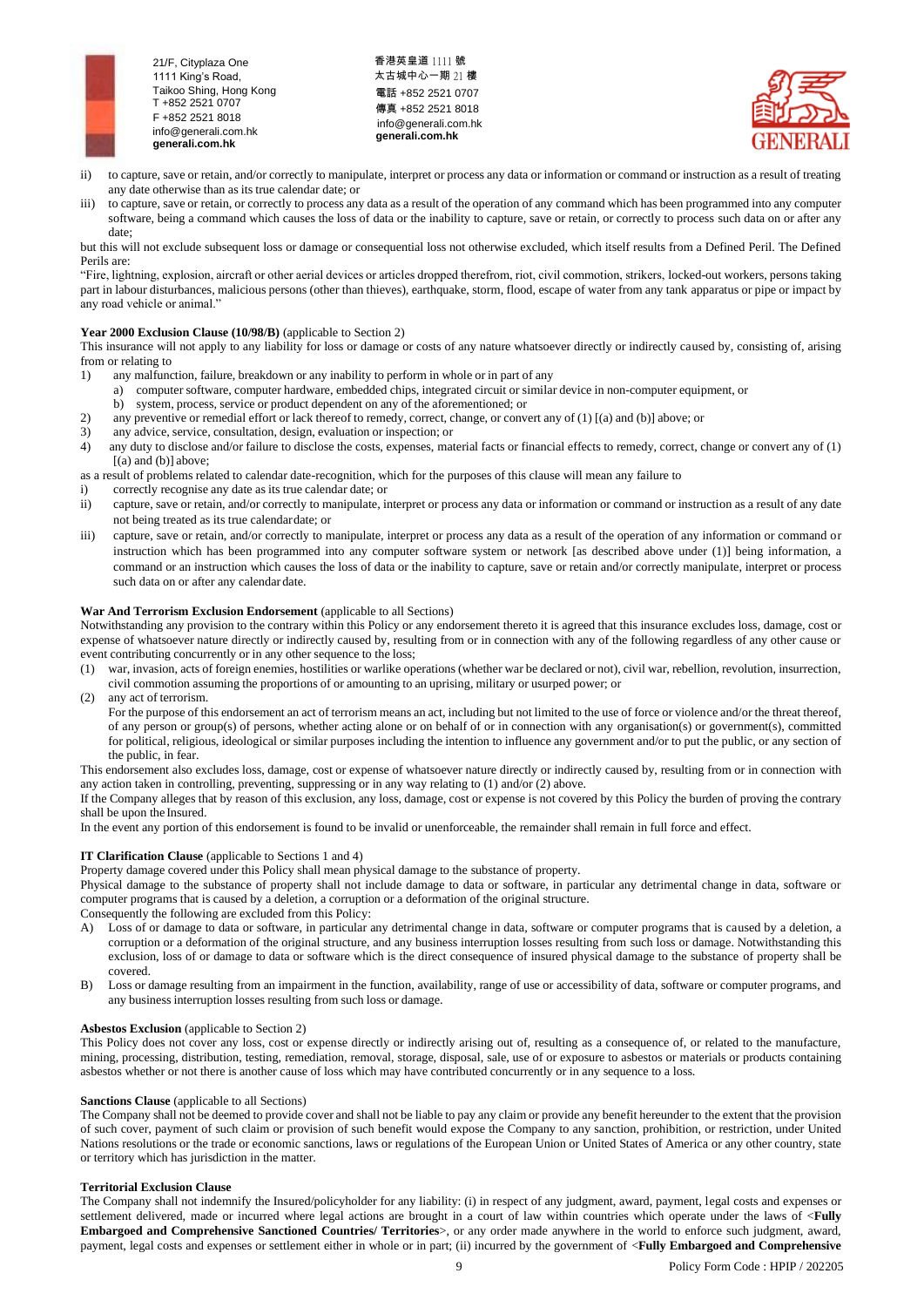

香港英皇道 1111 號 太古城中心一期 21 樓 電話 +852 2521 0707 傳真 +852 2521 8018 [info@generali.com.hk](mailto:info@generali.com.hk) **generali.com.hk**



**Sanctioned Countries/ Territories**> or resulting from activities that involve or benefit the government of <**Fully Embargoed and Comprehensive Sanctioned Countries/ Territories**>, or where the payment of such indemnity by the Insurer will benefit the government of <**Fully Embargoed and Comprehensive Sanctioned Countries/ Territories**>; (iii) in respect of any settlement agreed or incurred outside of a court of law, prior to any legal actions being brought, by, or to the benefit of, persons or entities resident in <**Fully Embargoed and Comprehensive Sanctioned Countries/ Territories**>; Entities shall include any parent company, direct or indirect holding company owned or controlled by the government of <**Fully Embargoed and Comprehensive Sanctioned Countries/ Territories**>, persons or entities resident in <**Fully Embargoed and Comprehensive Sanctioned Countries/ Territories**>.

For the purposes of this territorial exclusion clause, the Insured/policyholder hereby acknowledges and agrees that Fully Embargoed and Comprehensive Sanctioned Countries/Territories shall be listed under Generali Corporate website at <*https://www.generali.com.hk/EN\_US/sanctioned\_countries*>, with such list to be updated from time to time, and incorporated into the policy.

## **Rights of Third Parties** (applicable to all Sections)

Any person or entity who is not a party to this Policy shall have no rights under the Contracts (Rights of Third Parties) Ordinance (Cap 623 of the Laws of Hong Kong) to enforce any terms of this Policy.

### **The following Clause only applies to the Policy when specifically mentioned in the Schedule.**

### **Foundation Exclusion Clause** (applicable to Section 4)

The insurance on Building excludes that part of any building below the level of the under surface of its lowest floor.

## **Mortgagee/Non-Occupying Landlord Clause** (applicable to Section 4)

It is hereby declared and agreed that this insurance shall not be invalidated by any change of occupancy or increase of risk taking place in the Property without the knowledge of the Insured, provided that he shall immediately, on the same coming to his knowledge, give notice thereof to the Company and pay any additional premium which may be required from the date of such increase of risk.

### **Mortgagee Clause** (applicable to Section 4)

Damage, if any, under this Policy shall be payable to the other interest party specified in the Schedule as Mortgagees or Assignees of mortgagee interest to the extent of their interest.

It is hereby agreed that in the event of Damage, the Company shall pay the Mortgagees or said Assignees to the extent of their interest but not exceeding the Sum Insured or the reinstatement value (less depreciation if any) of the Property Insured whichever is lower and that this insurance in so far as concerns the interest therein of the Mortgagees or said Assignees only shall not be invalidated by any act or neglect of the Mortgagor or Owner of the Property Insured, nor by anything whereby the risk is increased being done to, upon or in any building hereby insured, without the knowledge of the Mortgagees or said Assignees provided always that the Mortgagees or said Assignees shall notify the Company of any change of ownership or alteration or increase of hazard not permitted by this insurance as soon as any such change, alteration or increase shall come to their knowledge, and on demand shall pay to the Company the appropriate additional premium from the time when such increase of risk first took place.

And it is further agreed that whenever the Company shall pay the Mortgagees or said Assignees any sum for Damage under this Policy, and shall claim that as to the Mortgagor or Owner no liability therefore existed the Company shall at once be legally subrogated to all rights of the Mortgagees or said Assignees to the extent of such payment and the Mortgagees or said Assignees shall do and execute all such further or other acts, deeds, transfers, assignments, instruments and things as may be necessary or be reasonably required by the Company for the purpose of better effecting such subrogation, but such subrogation shall not impair the right of the Mortgagees or said Assignees to recover the full amount of their claim.

Provided that as between the Company and the Mortgagor or Owner of the Property Insured nothing contained in this Clause shall in any way constitute or be deemed to constitute any waiver of, or prejudice or affect any rights which the Company may have against the Mortgagor or Owner of the Property Insured, or lessen any obligations which may be imposed on the Mortgagor or Owner of the Property Insured either by or under this Policy or by law, and such rights and obligations shall as between the Company and the Mortgagor or Owner of the Property Insured remain in full force and effect.

The Company reserves the right to cancel this Policy at any time as provided by the terms thereof, but in such case this Policy shall continue in force for the benefit only of the Mortgagees or said Assignees for ten (10) days after notice to the Mortgagees or said Assignees of such cancellation, and shall then cease, and the Company shall have the right on like notice to cancel this agreement.

## **Reinstatement Value Clause** (applicable to Section 4)

It is hereby agreed that in the event of Property Insured under (the item as specified in the Schedule of) the within Policy being Damaged the basis upon which the amount payable under (each of the said items of) the Policy is to be calculated shall be the reinstatement of the Property Damaged, subject to the following Special Provisions and subject also to the terms and conditions of the Policy except in so far as the same may be varied hereby. For the purposes of the insurance under this Clause 'reinstatement' shall mean The carrying out of the aftermentioned work, namely

- a) Where Property is destroyed, the re-building of the Property, if a building, or, in the case of other property, its replacement by similar property, in either case in a condition equal to but not better or more extensive than its condition when new.
- b) Where Property is damaged, the repair of the damage and the restoration of the damaged portion of the Property to a condition substantially the same as but not better or more extensive than its condition when new.

Special Provisions

- 1) The work of reinstatement (which may be carried out upon another site and in any manner suitable to the requirements of the Insured subject to the liability of the Company not being thereby increased) must be commenced and carried out with reasonable dispatch; otherwise no payment beyond the amount which would have been payable under the Policy if this Clause had not been incorporated therein shall be made.
- 2) When any Property Insured under this Clause is Damaged in part only the liability of the Company shall not exceed the sum representing the cost which the Company could have been called upon to pay for reinstatement if such Property had been wholly destroyed.
- 3) No payment beyond the amount which would have been payable under the Policy if this Clause had not been incorporated therein shall be made until the cost of reinstatement shall have been actually incurred.
- 4) Each item insured under this Clause is declared to be separately subject to the following Condition of Average, namely
	- "If at the time of reinstatement the sum representing the cost which would have been incurred in reinstatement if the whole of the Property covered by such item had been destroyed exceeds the Sum Insured thereon at the breaking out of any fire or at the commencement of any Damage to such Property by any other peril hereby insured against then the Insured shall be considered as being his own insurer for the excess and shall bear a rateable proportion of the Damage accordingly."
- 5) No payment beyond the amount which would have been payable under the Policy if this Clause had not been incorporated therein shall be made if at the time of any Damage to any Property Insured hereunder such Property shall be covered by any other insurance effected by or on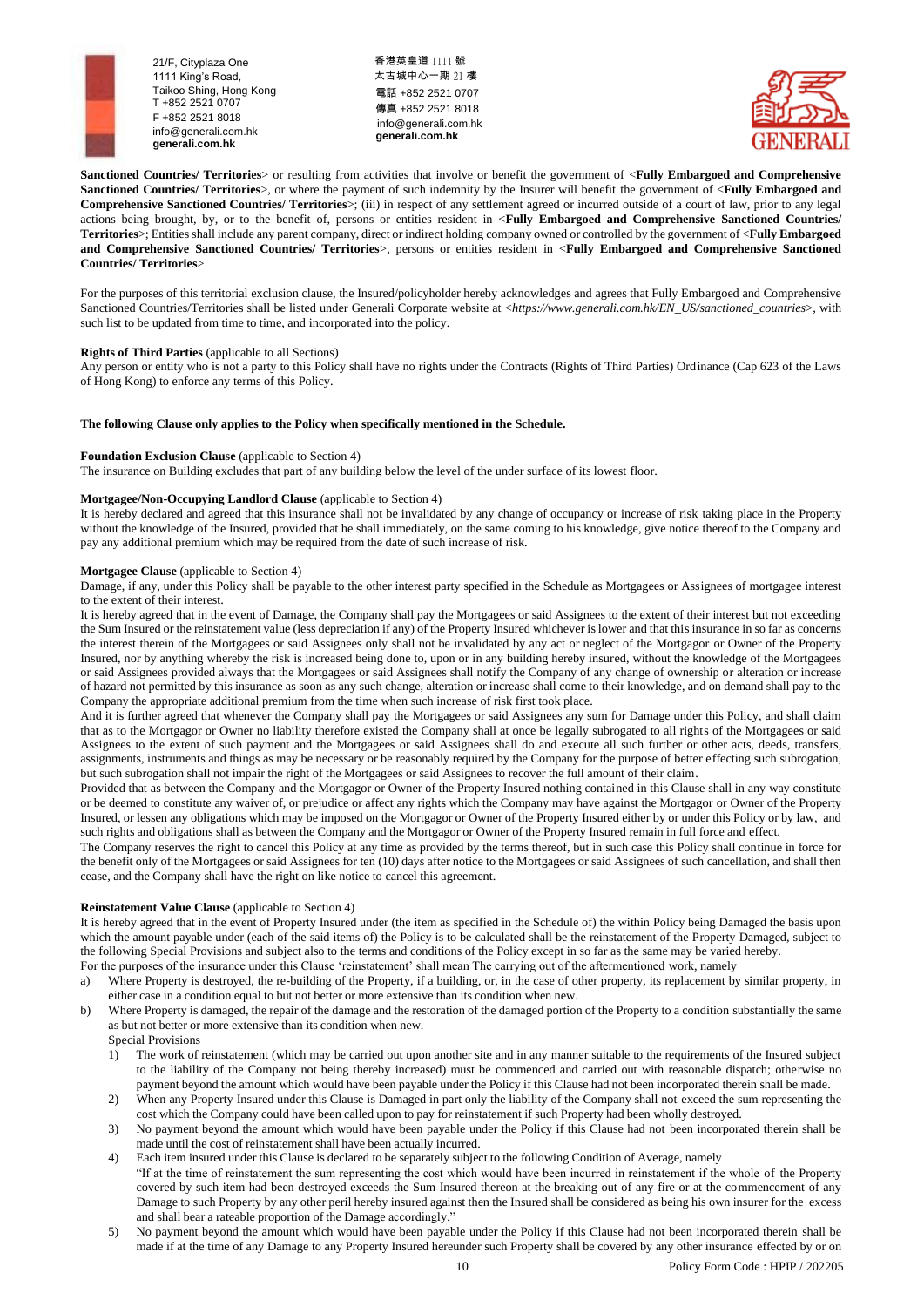

香港英皇道 1111 號 太古城中心一期 21 樓 電話 +852 2521 0707 傳真 +852 2521 8018 [info@generali.com.hk](mailto:info@generali.com.hk) **generali.com.hk**



behalf of the Insured which is not upon the identical basis of reinstatement set forth herein.

6) Where by reason of any of the above Special Provisions no payment is to be made beyond the amount which would have been payable under the Policy if this Clause had not been incorporated therein the rights and liabilities of the Company and the Insured in respect of the Damage shall be subject to the terms and conditions of the Policy, including any Condition of Average therein, asif this Clause had not been incorporated therein.

## **Landslip & Subsidence** (applicable to Section 4)

In consideration of payment of the additional premium, it is hereby agreed and declared that notwithstanding anything in the within written Policy contained to the contrary the insurance under this Policy shall extend to cover:

- Loss of or damage to the Property Insured caused by subsidence of the site or landslip, occurring within the period stated in the Schedule but excluding i) Damage occasioned by or through or in consequence directly or indirectly of any of the following occurrences
	- a) coastal erosion

b) heave

- c) bedding down of structures or the settlement of made up ground within five (5) years of the completion of such works.
- ii) Damage to paths drives fences gates boundary and retaining walls caused by subsidence and/or landslip.
- iii) unless otherwise specifically insured, the cost of removal of subsidence and/or landslip debris or the making good of the site following subsidence and/or landslip except in so far as is necessary to repair the Property Insured.
- iv) Damage directly occasioned by or through defective design or workmanship or the use of defective materials.
- v) consequential loss or damage of any kind or description.
- vi) the first HK\$10,000 or ten percent (10%) of each and every loss, whichever is the greater, as ascertained after the application of any condition of average and occurring within each and every separate period of seventy-two (72) consecutive hours during the currency of this Policy.

Warranted

- 1) The Insured shall maintain the Property Insured in sound repair and shall take all responsible steps to prevent Damage from the perils covered hereby.
- 2) The Insured shall maintain any man-made slope and retaining wall for which they are responsible in accordance with laws regulations codes and guides issued by the Hong Kong Government including the guideline stipulated in the GEOGUIDE 5 - GUIDE TO SLOPE MAINTENANCE published by the Geotechnical Engineering Office, Civil Engineering Department, Hong Kong.
- 3) The Insured shall notify the Companyimmediately
	- i) any excavations are commenced beneath, around or in the vicinity of the Property Insured.
	- In such event, the Company shall have the right to vary or cancel the cover provided under this Policy.
	- ii) of the operation of an insured peril affecting any part of the site (whether or not the Property Insured is involved) or its nearby surroundings.

## **Subject otherwise to the terms, the exclusions and the conditions of the Policy.**